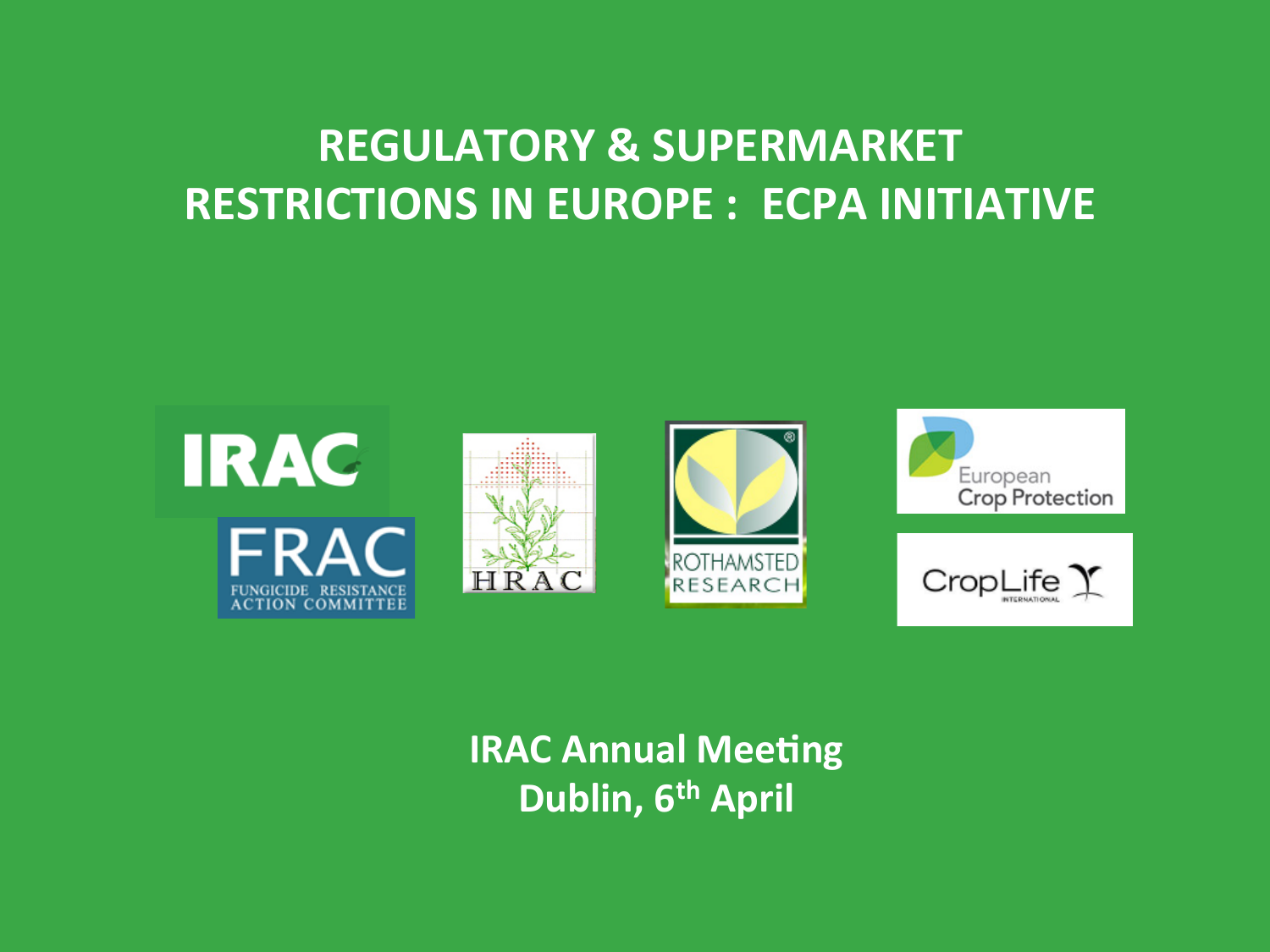### **REGULATORY & SUPERMARKET RESTRICTIONS IN EUROPE**

- The different regulatory frameworks are having a direct impact on the availability of crop protection tools and modes of action for farmers, through the evaluation and approval of substances and products as well as the guidelines for their use at National or local level (e.g. IPM programmes).
- The restrictions imposed by some supermarkets are forcing producers to ignore RMS. The limitation to 4-5 different types of residues in fresh vegetables and fruits, as well as the ban of certain molecules, are the factors triggering this big risk.
- All these restrictions increase the risk of resistance arising in pests, diseases and weeds and is threatening the sustainability of the EU agriculture in the near future.
- When an insect or a disease develops a resistance, the chances of reversing it are very low, while the registration of new molecules, which doesn't always mean new MoA to help, is taking more than 12 years in EU.
- IRAC Spain & IRAC International have been working with ECPA to scope out a European project, in order to develop the tools to effectively tackle this problem of increased resistances, while also attracting the attention of governments, public opinion and supermarkets.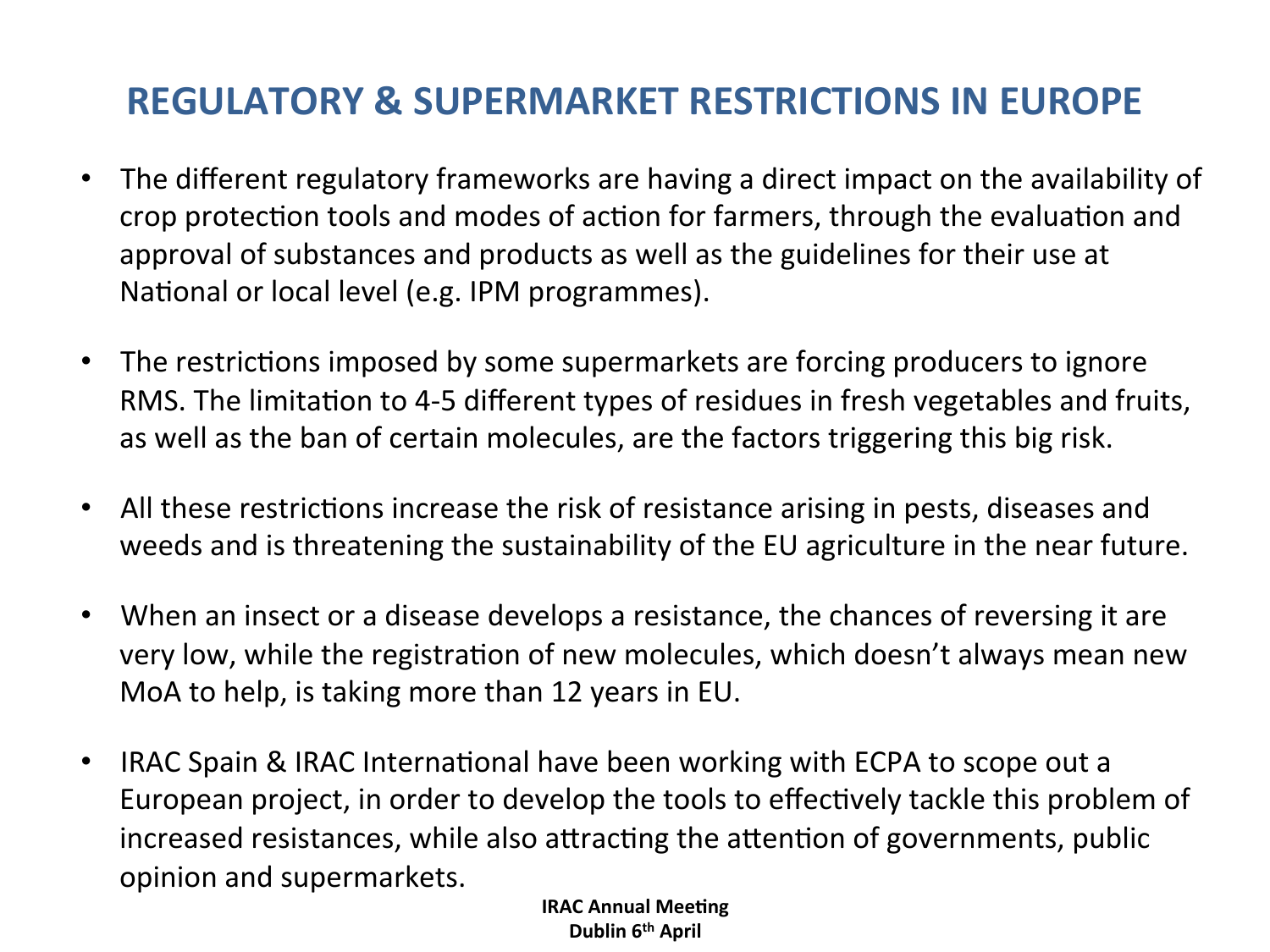## **Example I: Tomato grown indoor in South Europe**

| <b>Common Pests &amp; Diseases</b>         | $No$ applications         |
|--------------------------------------------|---------------------------|
| F. occidentalis & Thrips sp                | Beneficials + 3-4 appl.   |
| Leafminers: Liriomyza                      | 1-2 applications          |
| Mites: Vasates, Tetranychus                | > 6 applications          |
| Heliothis, Spodoptera, Chrysodeixis, Tuta  | Beneficials $+$ > 7 appl. |
| Whiteflies: Bemisia, Trialeurodes + Aphids | Beneficials $+$ > 7 appl. |
| <b>Nematodes</b>                           | Preplant + 1 application  |
| Leveillula taurica, Oidium lycopersici     | > 7 applications          |
| Mildiu (Phytophthora), Alternaria          | > 7 applications          |
| Cladosporium                               | > 7 applications          |
| Botrytis sp.                               | > 7 applications          |
|                                            |                           |







Require maximum 4-5 substances and 30-80% below approved MRL

- Total number of pests & diseases as well as pest cycles are large.
- Technicians follow the most restrictive requirement to avoid issues.
- Less and less tools available and no product rotation => resistances development.
- The use of BCA's reduces the need for applications but it's not enough.
- It is not possible to follow IPM/RMS to harvest the fruits with 4-5 substances.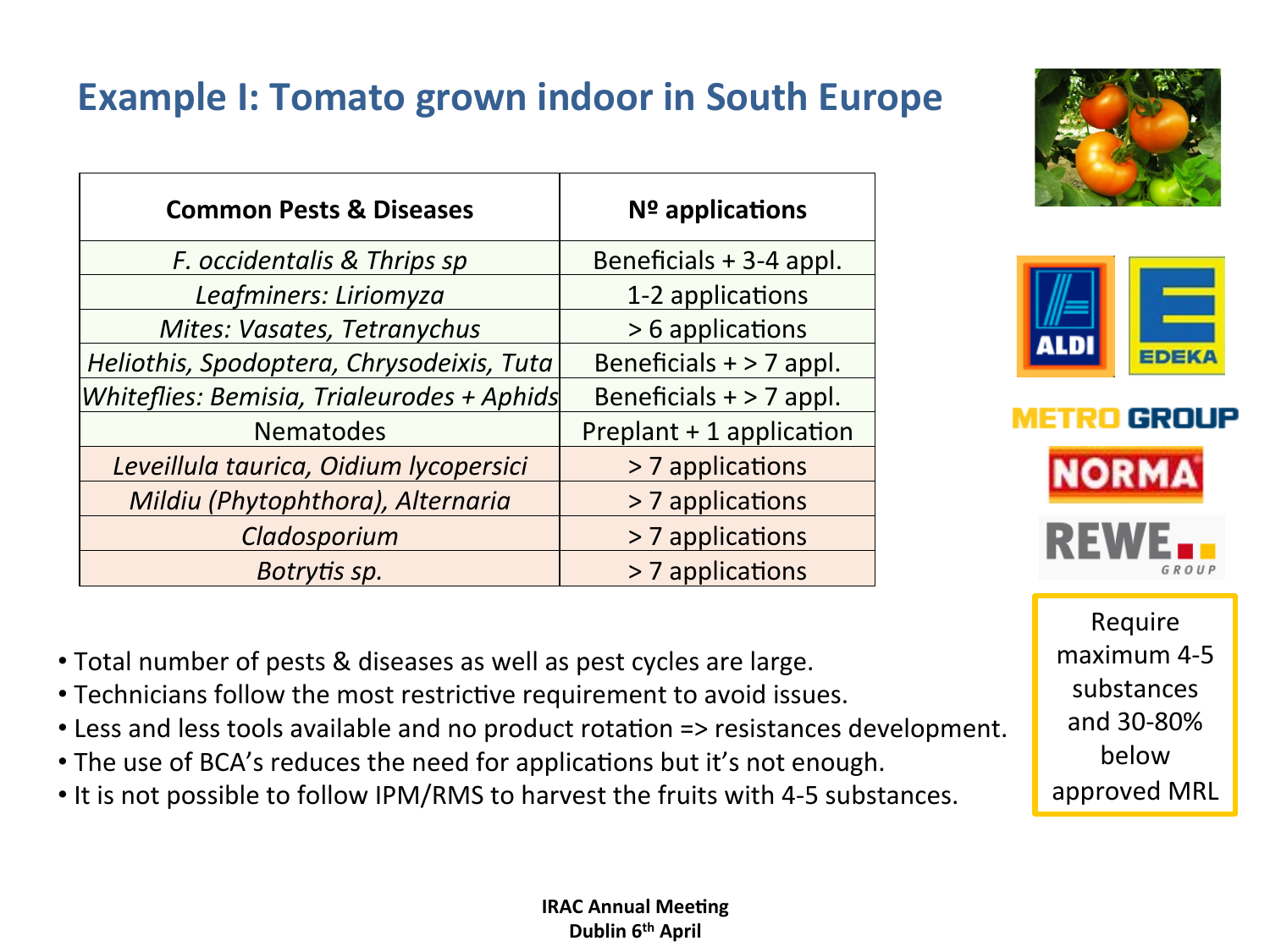## **Example II: Peaches in South Europe**

| <b>Common Pests &amp; Diseases</b>     | $No$ applications                  |
|----------------------------------------|------------------------------------|
| Anarsia lineatella / Cydia molesta     | M. disruption $+ 2-3$ applications |
| Ceratitis capitata                     | Mass trapping + 2 applications     |
| (1)<br>Cossus sp, Capnodis tenebrionis | 2-3 applications                   |
| F. occidentalis & Thrips sp.           | 2 app. flowering + 2 colour change |
| Empoasca sp. $(1)$                     | 2-3 applications                   |
| Eryophids - Aculus sp.                 | 1 application                      |
| Myzus persicae & Aphids                | 2-3 applications                   |
| P. pentagona & Q. perniciosus          | 1 pre-flowering application        |
| P. ulmi / T. Urticae / mites           | 0 with fitoseids                   |
| Monilia sp.                            | 3-4 applications                   |
| Sphaeroteca pannosa                    | 4-6 applications                   |
| Taphrina deformans                     | 3-4 applications                   |
| Wilsonomyces carpophilus               | 1-2 applications                   |







Require maximum 4-5 substances and 30-80% below approved MRL

- Total number of pests & diseases is very high (10-14)
- Technicians follow the most restrictive requirement to avoid issues.
- Lack of tools and no product rotation  $\Rightarrow$  resistances development.
- $(1)$  Pests dynamic changing due to new practices & less tools available
- The use of semio-chemicals reduce the need for applications but it's not enough.
- It is impossible to follow IPM/RMS & label rules to end up with 4-5 substances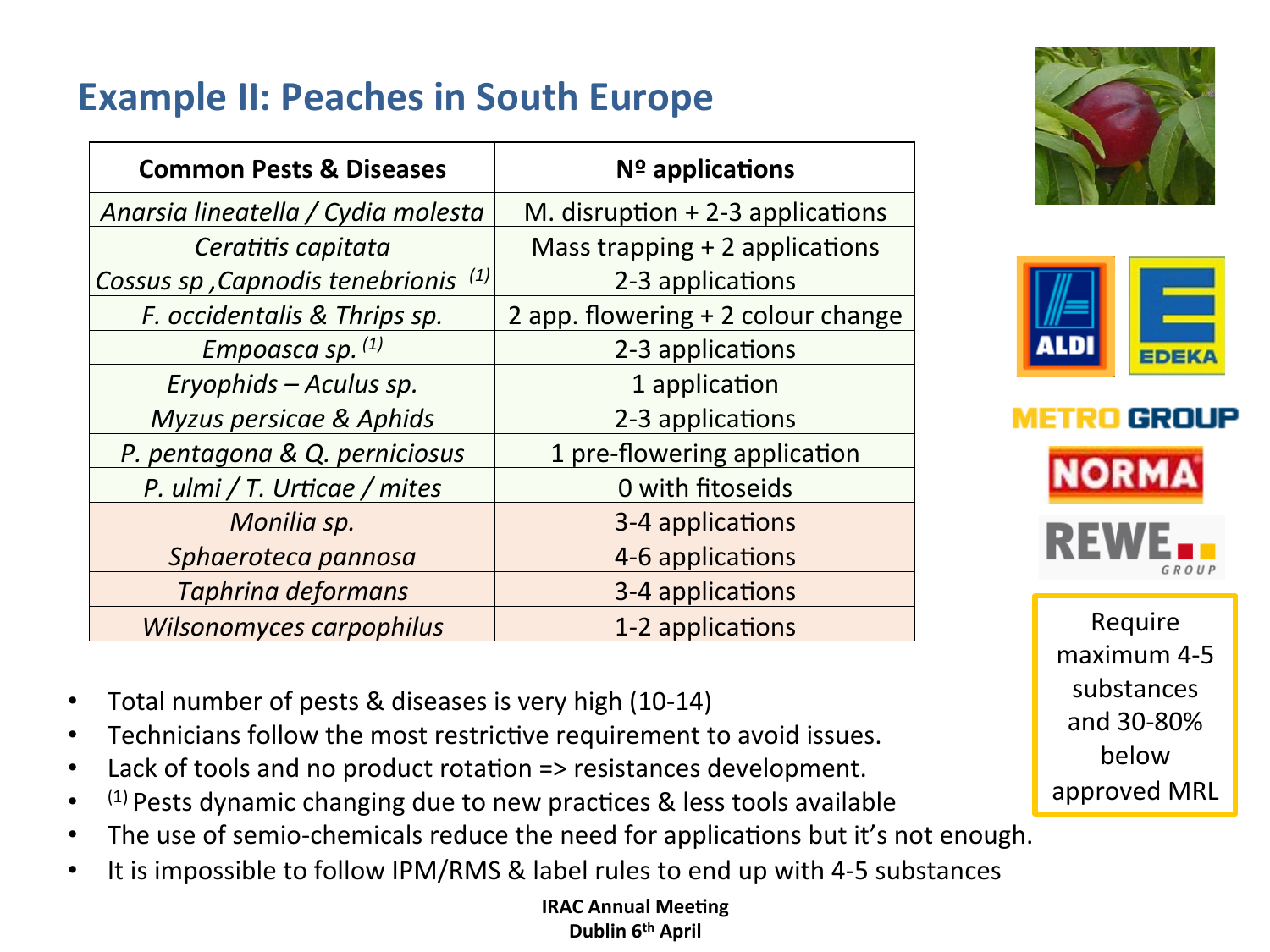## **Project proposal by ECPA / Rothamsted**

#### AIM OF THE PROJECT

A consortium (or multi-stakeholder platform) composed by Research Institutes and Agri-Food Chain Stakeholders is built in order to work towards implementing a long-term "Sustainable Resistance Management Strategy" at EU level.

#### TASKS:

Phase I – Initiation of project and Setting-up Consortium.

- Set up the leadership of the Project
- Decided to work towards a submission for H2020 led by Rothamsted Research with ECPA putting in the necessary resources for administration and communication.
- The project will continue if the H2020 submission fails, but scope, objectives and deliverables will be reviewed.
- Identify cropping systems/biotic threats to prioritise, which will inform the needed configuration of the consortium.
- And discuss the wider Consortium partners, including recognized institutes, EPPO, CLI RACs and key agri-food chain stakeholders in Europe (e.g. ECPA, COPA-COGECA, Freshfel, FoodDrinkEurope).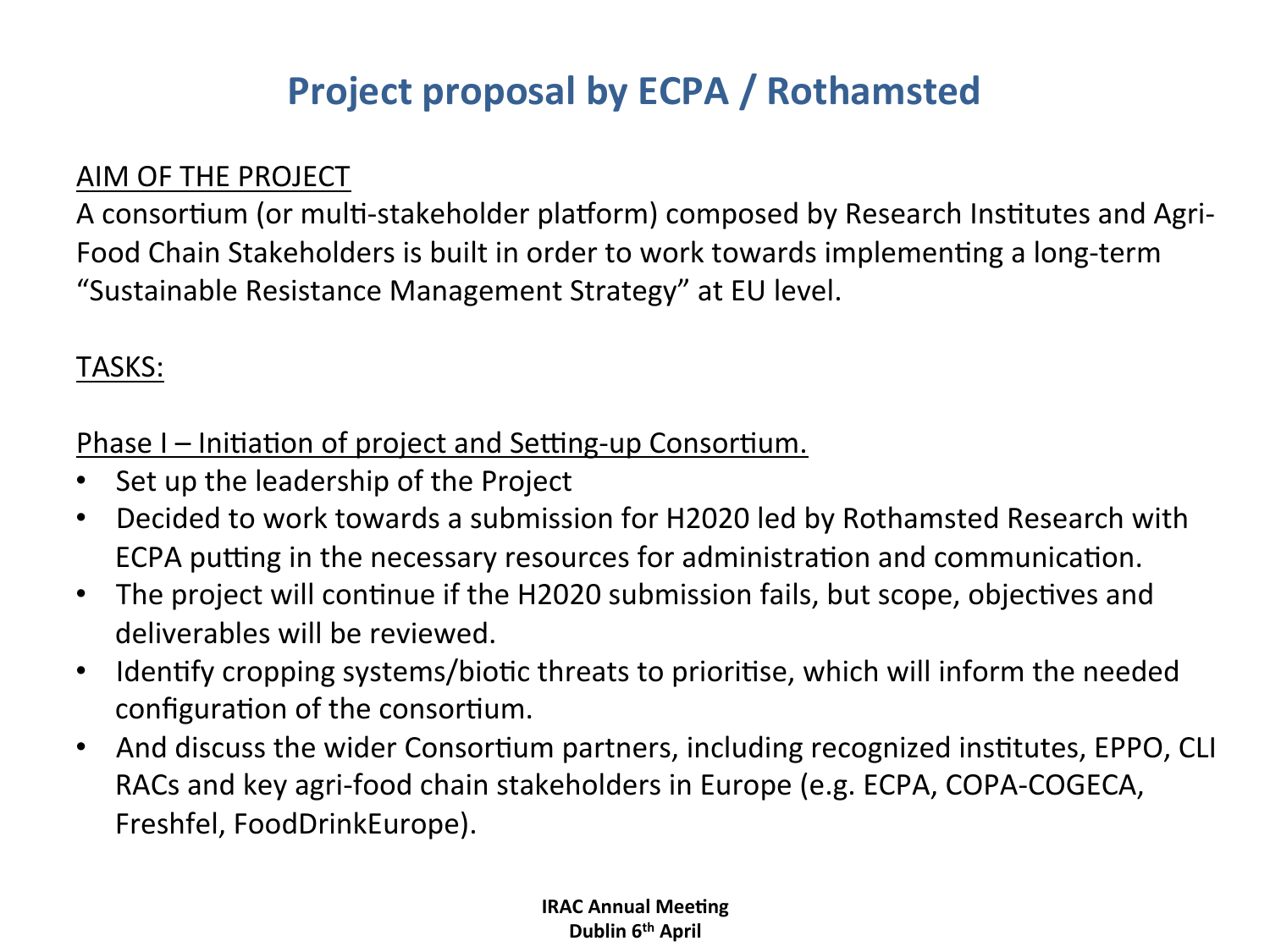## **Project proposal by ECPA / Rothamsted**

Phase II – Consortium, analysis and recommendations: Initial work to be done ahead of the H2020 application, but then extended in the proposed project.

- Review the current state of play concerning cases of resistance arising through a compilation of facts and figures.
- Carry out an analysis measuring the impact of resistance on European agricultural production in the next 10 years.
- Propose recommendations of key actions, schemes, considerations for sustainable resistance management.

#### Phase III - Public dialogue and dissemination: To be included in the H2020 application

- Launch a multi-stakeholder forum involving policy-makers, regulators, NGOs, consumers, supermarkets and other civil society groups as needed to open a dialogue informing about the risk of resistance and the threat that it poses to the sustainability of European agriculture.
- Disseminate key recommendations through different channels (e.g. website, conferences, social media, demonstration farms).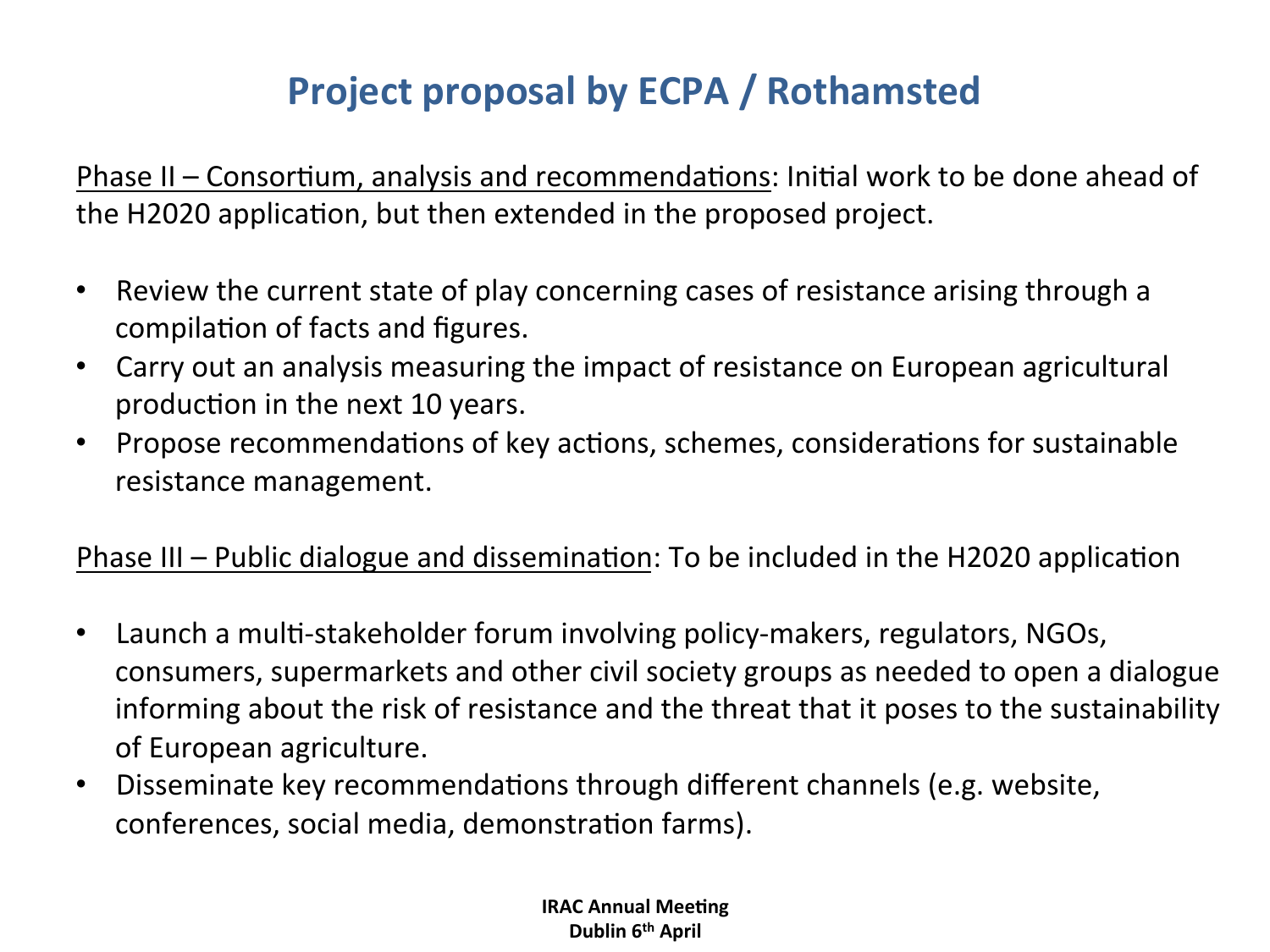## **Project proposal by ECPA / Rothamsted**

#### DELIVERABLES

- An overview of the evidence concerning the status quo regarding the resistance situation in the FU and its causes.
- A written report on the impact of resistance in European agricultural production.
- A multi-stakeholder platform on sustainable resistance management.
- A website.
- Events.
- $\cdot$  Presentations in external events.
- Articles in press.
- Visits to Demonstration Farms.

#### PROJECT LEADERSHIP

Project lead: Rothamsted Institute.

Co-lead: Industry (through a representative from the RACs and an ECPA secretariat person).